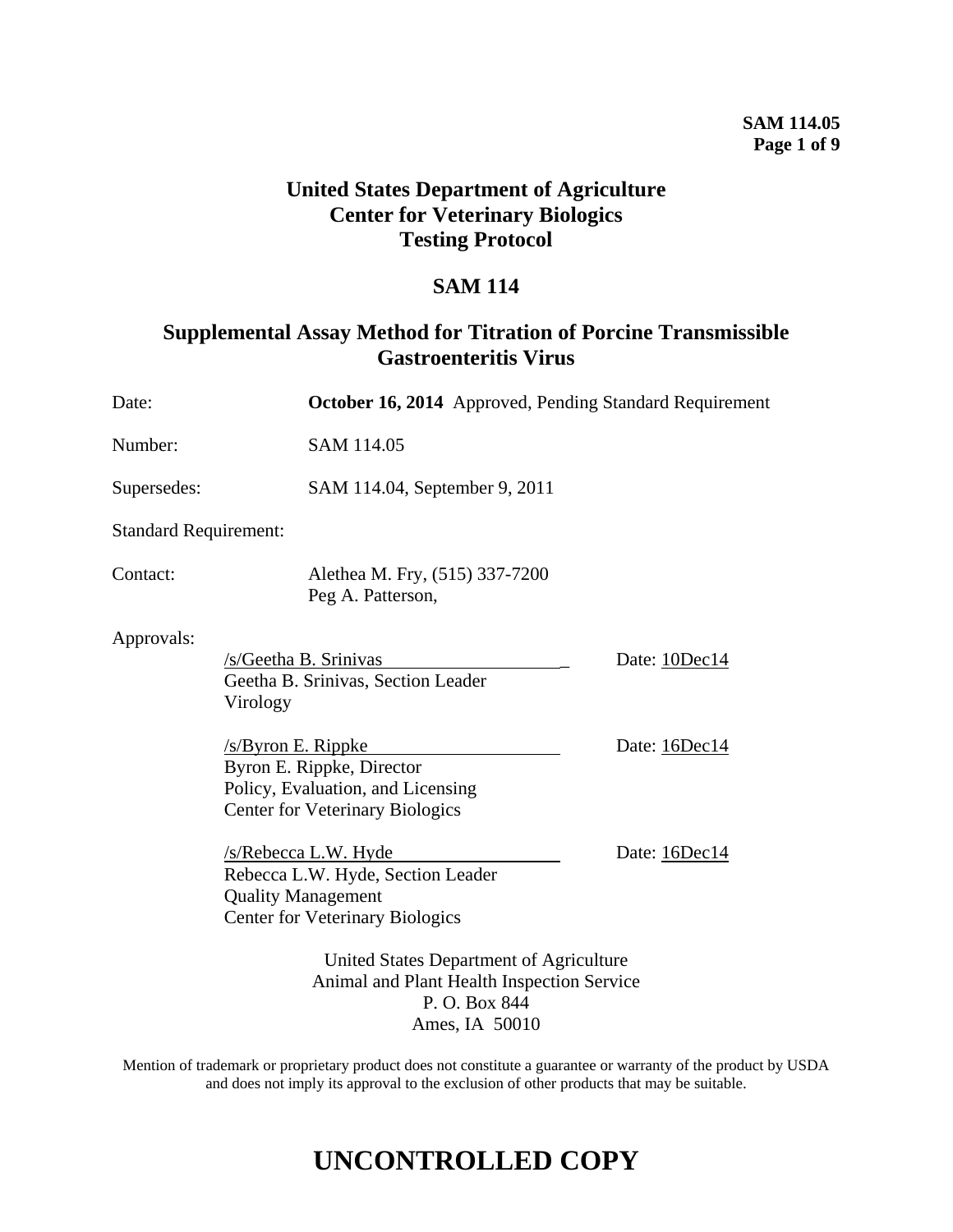### **Table of Contents**

- **1. Introduction**
- **2. Materials**
	- **2.1 Equipment/instrumentation**
	- **2.2 Reagents/supplies**
- **3. Preparation for the Test**
	- **3.1 Personnel qualifications/training**
	- **3.2 Preparation of equipment/instrumentation**
	- **3.3 Preparation of reagents/control procedures**
	- **3.4 Preparation of the Test Vaccine (on day of test performance)**
- **4. Performance of the Test**
- **5. Interpretation of the Test Results**
- **6. Report of Test Results**
- **7. References**
- **8. Summary of Revisions**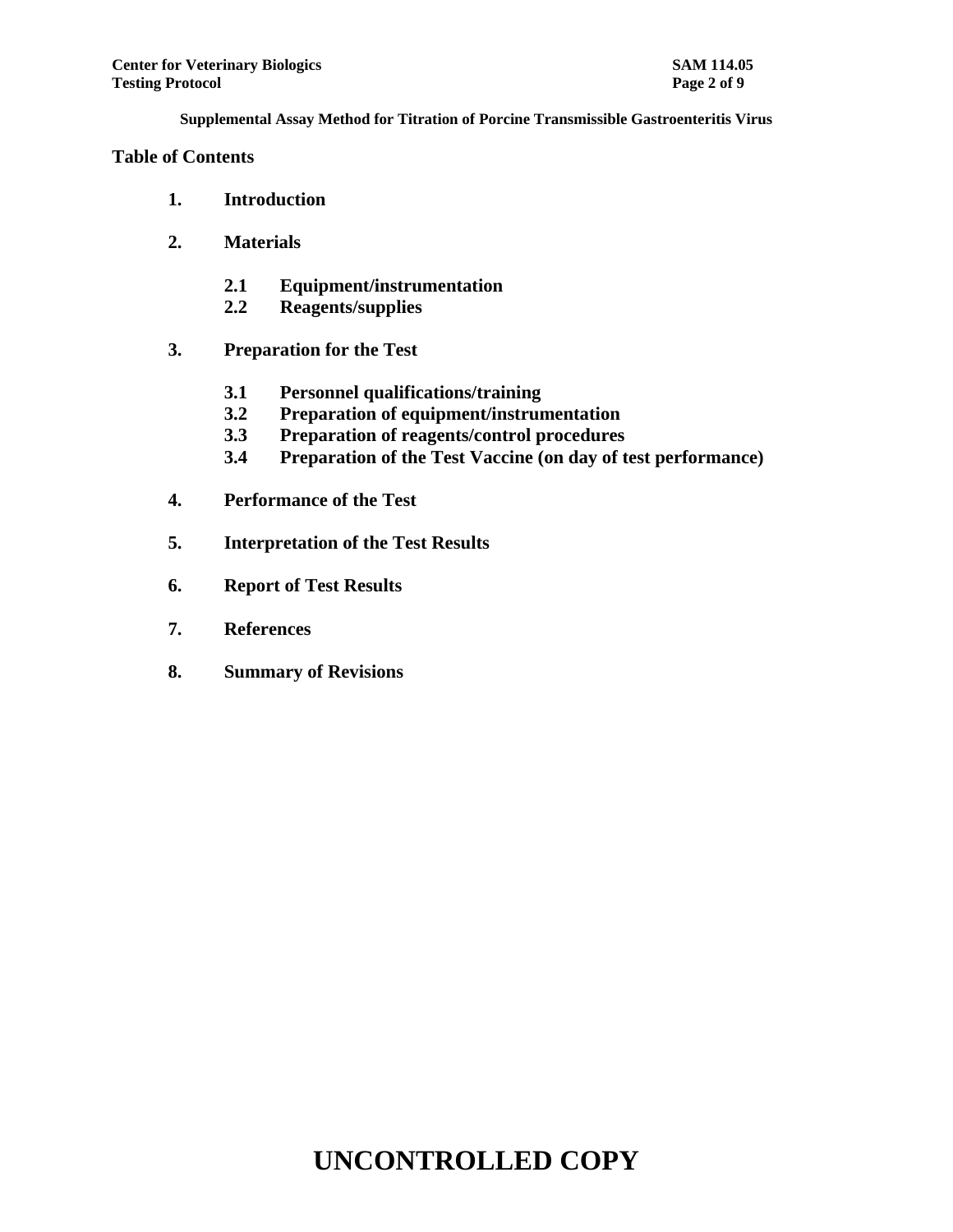#### **1. Introduction**

This Supplemental Assay Method (SAM) describes an *in vitro* assay method which utilizes cytopathic effect (CPE) in a cell culture system to determine viral titers of modified live porcine transmissible gastroenteritis (TGE) virus vaccines.

### **2. Materials**

Equivalent equipment or instrumentation may be substituted for any brand name listed below.

## **2.1 Equipment/instrumentation**

**2.1.1** 36° $\pm$  2°C, 5%  $\pm$  1% CO<sub>2</sub>, high-humidity incubator (Model 3158, Forma Scientific Inc.)

- **2.1.2** Water bath
- **2.1.3** Inverted microscope (Model CK, Olympus America Inc.)
- **2.1.4** 96-well microtiter plates
- **2.1.5** Vortex mixer (Vortex-2 Genie, Model G-560, Scientific Industries Inc.)
- 2.1.6 Micropipettors: 200-µL and 1000-µL single channel; 300-µL x 12-channel

## **2.2 Reagents/supplies**

Equivalent reagents or supplies may be substituted for any brand name listed below. All reagents and supplies must be sterile.

**2.2.1** TGE Reference Virus, Purdue Strain

**2.2.2** Swine testicular (ST) cells free of extraneous agents as tested by title 9, *Code of Federal Regulations* (9 CFR), part 113.52 (available from Center for Veterinary Biologics)

**2.2.3 Minimum Essential Medium** (MEM) (National Centers for Animal Health (NCAH) Media #20030)

- **1.** 9.61 g MEM with Earles salts without bicarbonate
- **2.** 1.1 g sodium bicarbonate (NaHCO<sub>3</sub>)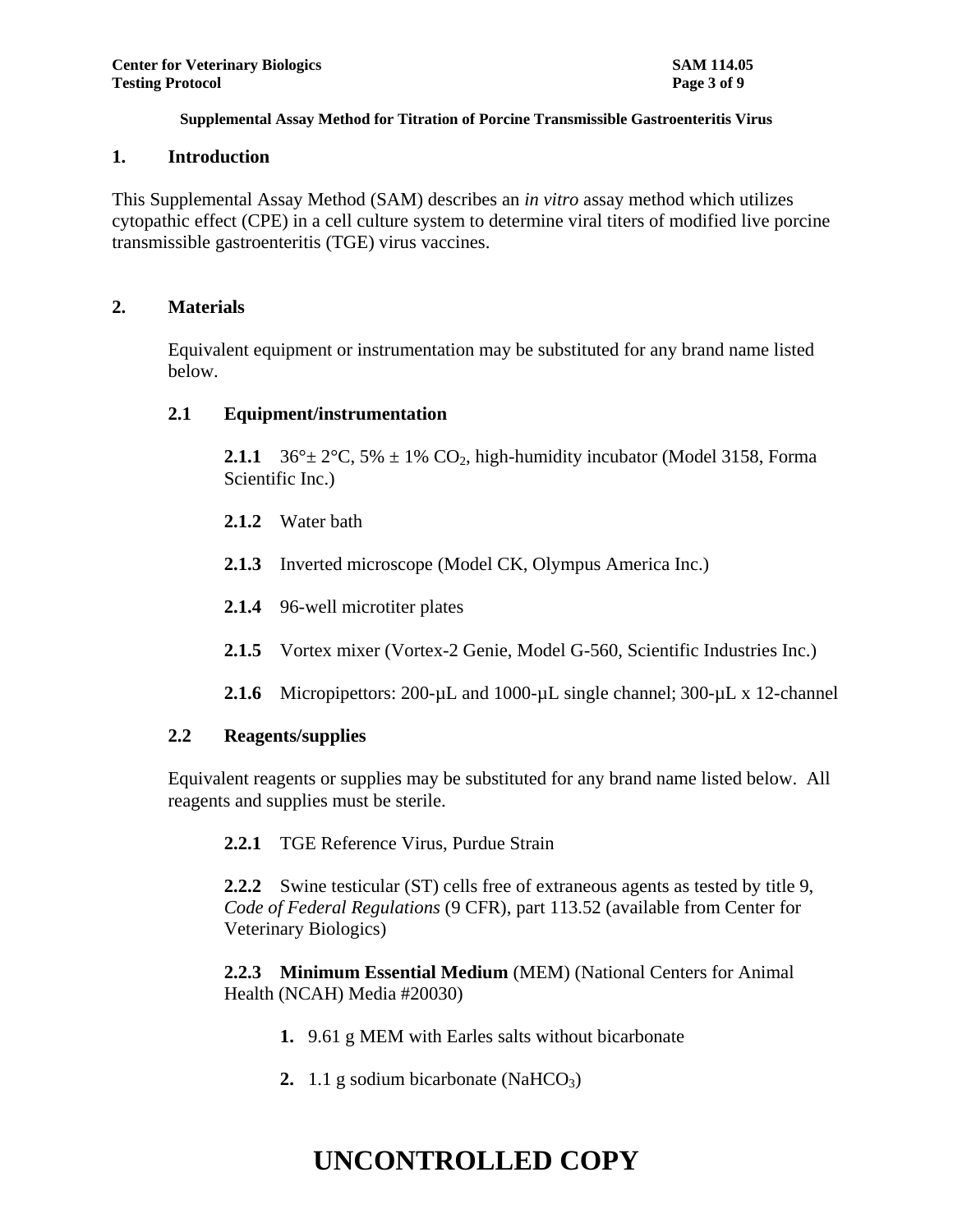**3.** Q.S. to 1000 mL with deionized water (DW), adjust pH to 6.8-6.9 with 2N hydrochloric acid (HCl).

- **4.** Sterilize through 0.22-µm filter.
- **5.** Aseptically add:
	- **a**. 10 mL L-glutamine (200 mM)
	- **b**. 5 mL lactalbumin hydrolysate or edamine
	- **c**. 50 µg/mL gentamicin sulfate
- **6.** Store at 2°- 7°C.

## **2.2.4 Growth Medium**

- **1.** 900 mL MEM
- **2.** Aseptically add 100 mL gamma-irradiated fetal bovine serum (FBS).
- **3.** Store at 2°- 7°C.

## **2.2.5 Dilution Medium**

- **1.** 98 mL of MEM
- **2.** 2 mL of FBS
- **3.** 2% sodium pyruvate
- **4.** Store at 2°- 7°C
- **2.2.6** 12 x 75-mm polystyrene tubes
- 2.2.7 Self-refilling, 2-mL repetitive syringe
- **2.2.8** Graduated cylinders 25-, 50-, 100-, and 250-mL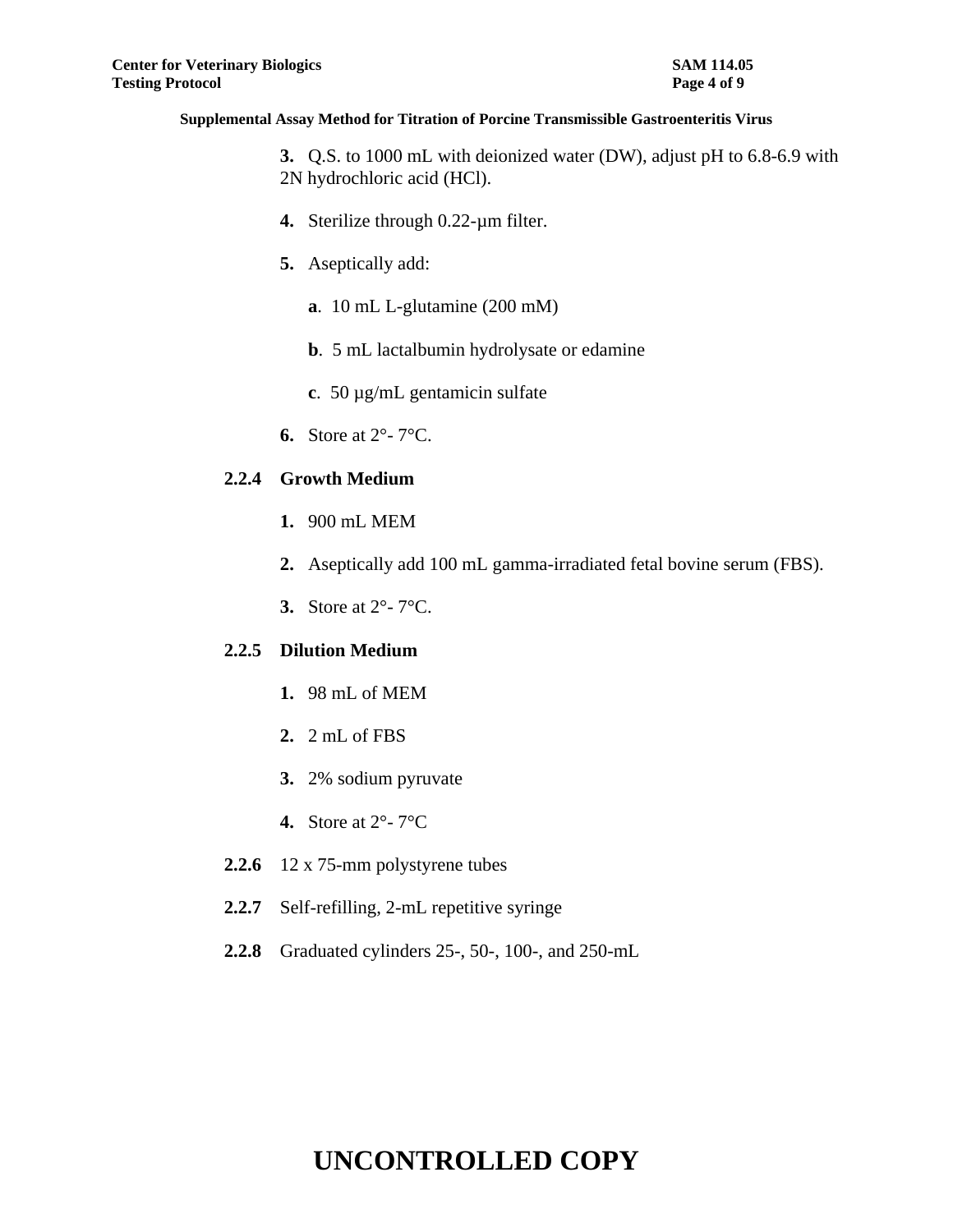#### **3. Preparation for the Test**

#### **3.1 Personnel qualifications/training**

Personnel must have experience in the basis of cell-culture techniques, virus titration assays, and in the principles of aseptic techniques.

#### **3.2 Preparation of equipment/instrumentation**

Set the water bath at  $36^{\circ}$   $\pm$  2°C

#### **3.3 Preparation of reagents/control procedures**

- **3.3.1** Two days prior to test performance: Seed 96-well microtiter plates with ST cells, in Growth Medium, at a cell count that will produce a monolayer after 2 days of incubation at  $36^{\circ} \pm 2^{\circ}$ C. These become the ST plates. Growth Medium is changed if excess acidity of the medium is observed or cells are not confluent 2 days after incubation.
- **3.3.2** On day of test performance
	- **1.** Rapidly thaw a vial of TGE Reference Virus in  $36^\circ \pm 2^\circ$ C water bath.
	- **2.** Reference Virus titration

Make 5 serial tenfold dilutions of Reference Virus as follows:

**a**. Dispense 1.8 mL of Dilution Medium into 5, 12 x 75-mm polystyrene tubes labeled  $10^{-1}$  to  $10^{-5}$  respectively using a repetitive syringe.

**b**. Transfer 200  $\mu$ L of Reference Virus to the  $10^{-1}$  tube; mix by vortexing. Discard pipette tip.

**c.** Transfer 200  $\mu$ L from the 10<sup>-1</sup> tube to the 10<sup>-2</sup> tube; mix by vortexing. Discard pipette tip.

**d.** Repeat **Step 2.c** to the remaining tubes, transferring 200 µL from previous dilution to the next dilution.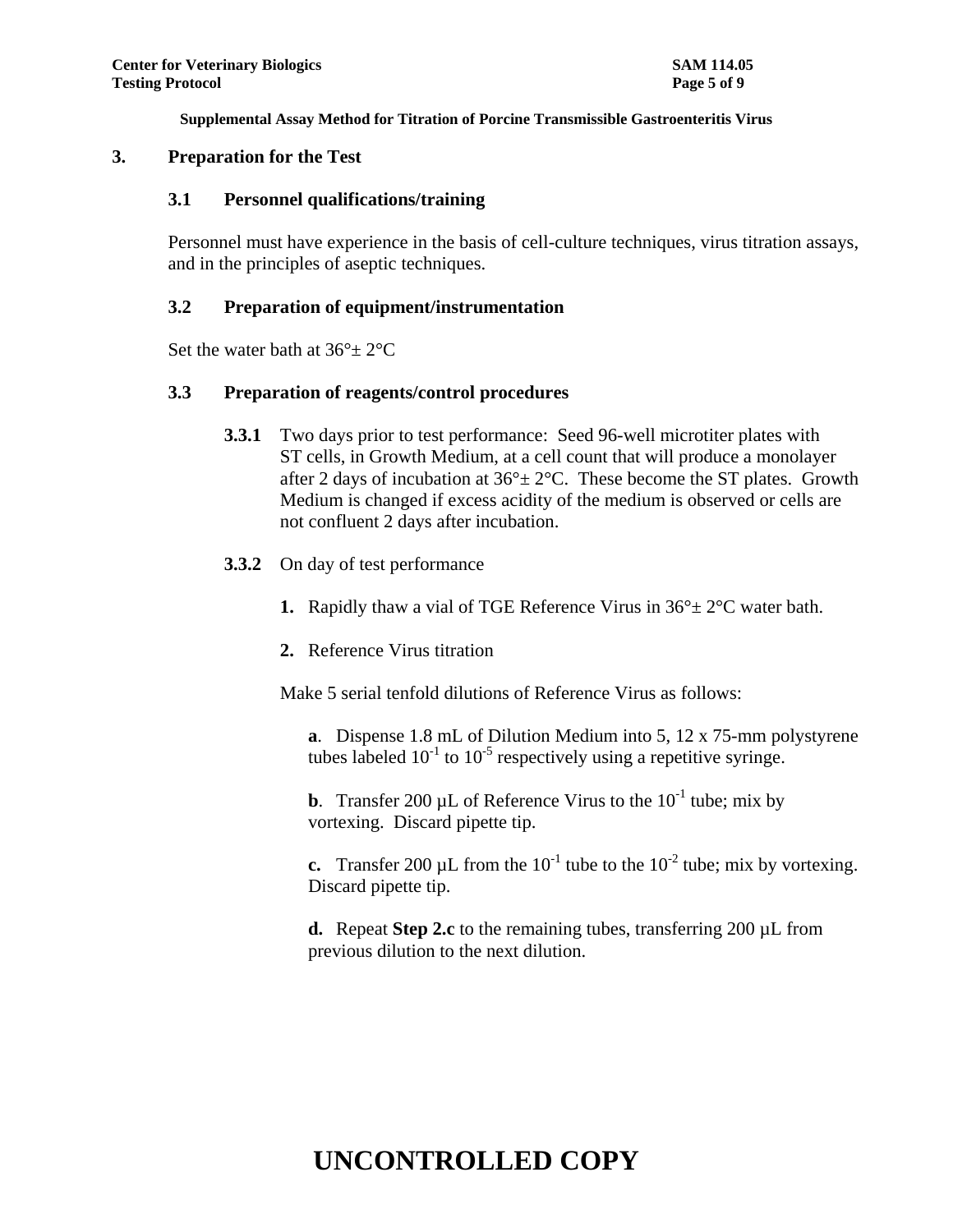### **3.4 Preparation of the Test Vaccine (on day of test performance)**

**3.4.1** The initial test of a Test Vaccine will be with a single vial (a single sample from 1 vial). On the day of test initiation, remove the seal and stopper from both the Test Vaccine and the bottle containing the accompanying diluent. Measure the diluent into a sterile graduated cylinder according to the Test Vaccine's total volume indicated on the manufacturer's label (e.g., for a 100-dose container of 2-mL-perdose, reconstitute with 200 mL of diluent). Aseptically pour the diluent into the lyophilized bottle of vaccine. Mix by vortexing. Porcine rotavirus, if present in the test vaccine, is not usually blocked with specific antisera due to its poor growth on ST cells in the absence of proteolytic enzymes.

## **Note: If the vaccine being evaluated is a bivalent TGE/Porcine rotavirus product, it is not necessary to neutralize the Porcine rotavirus fraction due to its poor growth on ST cells in the absence of proteolytic enzymes.**

**3.4.2** Prepare serial tenfold dilutions of Test Vaccine. Serial tenfold dilutions may be made as follows:

**1.** Dispense 1.8 mL of Diluent Medium into labeled tubes using repetitive syringe.

**2.** Pipette 200  $\mu$ L of Test Vaccine to the  $10^{-1}$  tube, mix by vortexing. Discard pipette tip.

**3.** Repeat **Step 2** to the remaining tubes transferring 200 µL from previous dilution to the next dilution. Continue as needed  $(10^{-2}$  to  $10^{-5})$ .

## **4. Performance of the Test**

- **4.1** Decant the Growth Media from ST plates.
- **4.2** Pipette 200 µL/well from each Test Vaccine tube to 5 wells on an ST plate.
- **4.3** Pipette 200 µL/well of each Reference Virus titration tube to 5 wells on an ST plate.
- **4.4** Maintain 5 or more wells as uninoculated cell-culture controls.

**4.5** Incubate the ST plates undisturbed at  $36^\circ \pm 2^\circ \text{C}$  in the CO<sub>2</sub> incubator for 4 days  $\pm 12$ hours.

**4.6** After 4 days  $\pm$  12 hours inoculation, examine the wells with an inverted microscope. The CPE of TGE is visible as cellular death in the cell monolayer where the cells have been destroyed by the virus.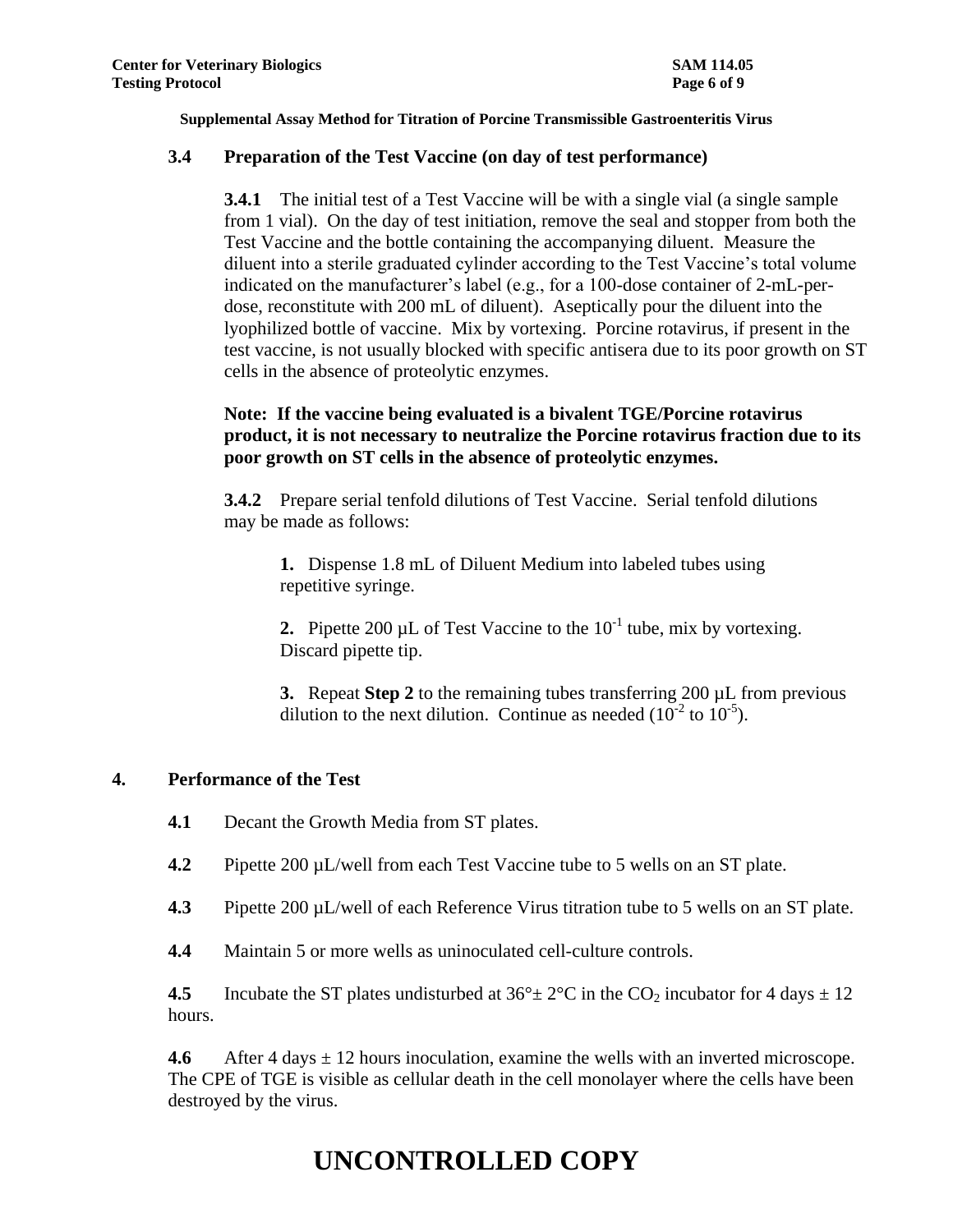**4.6.1** Record the number of wells/dilution, showing any characteristic CPE of TGE for each Test Vaccine and Reference Virus Titration.

**4.6.2** The 50% tissue culture infective dose (TCID<sub>50</sub>) of the Test Vaccine and Reference Virus Titration are calculated using the Spearman-Kärber method as modified by Finney. The titers are expressed as  $log_{10} TCID_{50}$  per dose.

Example:

 $10^{-3}$  dilution of vaccine = 5/5 wells CPE positive  $10^{-4}$  dilution of vaccine = 4/5 wells CPE positive  $10^{-5}$  dilution of vaccine = 1/5 wells CPE positive  $10^{-6}$  dilution of vaccine = 0/5 wells CPE positive

Spearman-Kärber formula:

**Test Vaccine titer =**  $(X - d/2 + [d \cdot S])$ **, where:** 

 $X = log_{10}$  of dilution with all wells infected (3)

 $\mathbf{d} = \log_{10}$  of dilution factor (1)

 $S =$ sum of proportions of wells CPE positive for all dilutions tested:

 $\frac{5}{2}$   $\frac{4}{1}$   $\frac{1}{0}$  $5 = 1.0 + 5 = 0.8 + 5 = 0.2 + 5 = 0 = 2.0$ 

**Test Vaccine titer =**  $(3 - 1/2) + (1 \cdot 2.0) = 4.5$ 

Adjust the titer to the recommended Test Vaccine dose as follows:

**1.** Divide the **Test Vaccine Dose** by the **Inoculation Dose**

**Test Vaccine Dose** = manufacturer's recommended vaccination dose (for this test vaccine, the recommended dose is 2 mL)

**Inoculation Dose** = amount of diluted Test Vaccine added to each well of the Test Plate (for this test vaccine, the inoculation dose is 0.2 ml)

 $2 \text{ mL dose}$  = 10 0.2 mL inoculum

**B.** Calculate  $log_{10}$  of value in **A** and add it to the **Test Vaccine titer** as illustrated below:

Log of  $10 = 1.0$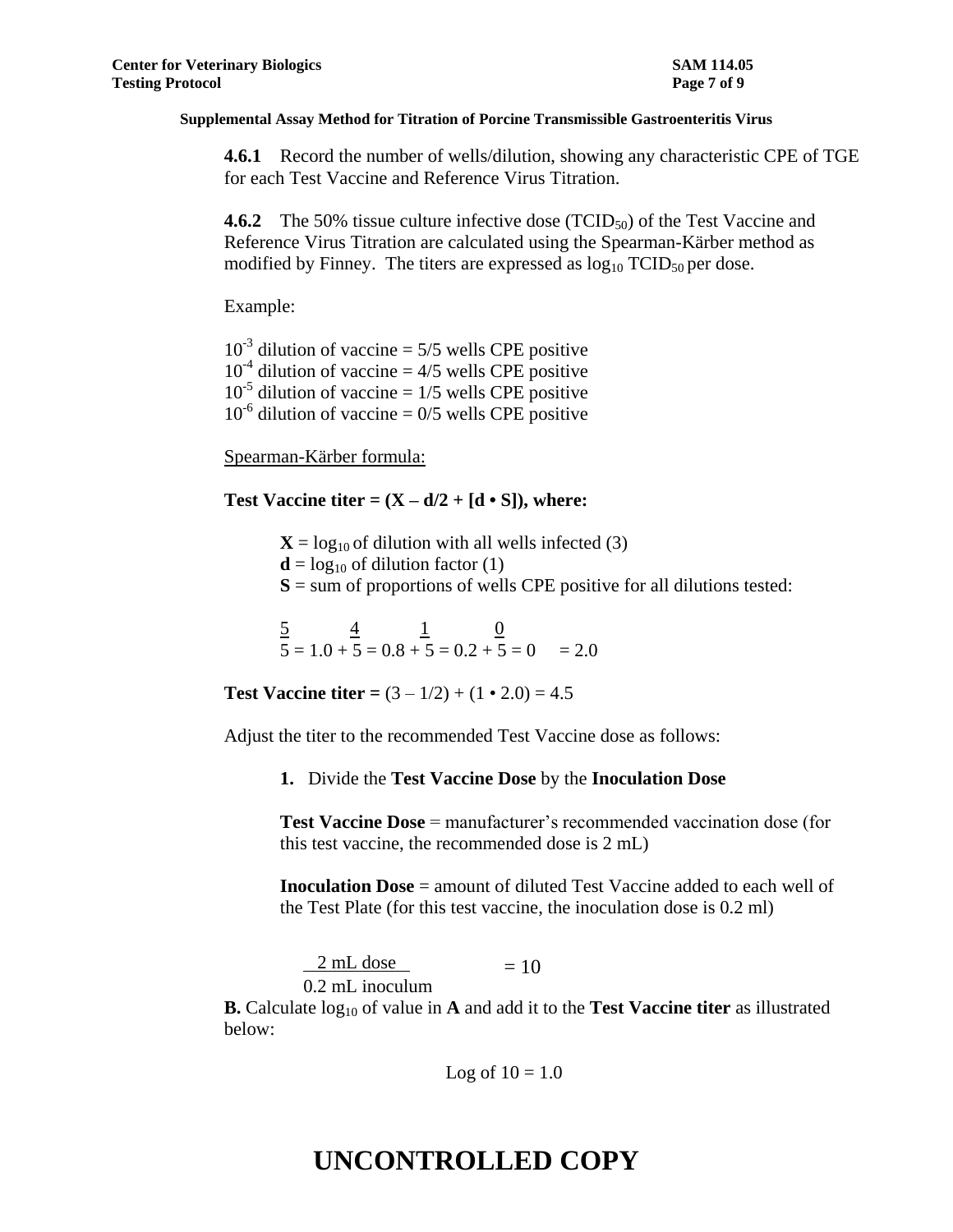**Test Vaccine titer**  $= 4.5 + 1.0 = 5.5$ 

Therefore the titer of the **Test Vaccine** is  $10^{5.5}$  TCID<sub>50</sub>/2 mL

### **5. Interpretation of the Test Results**

**5.1** The test is invalid if visible contamination is observed.

**5.2** The test is invalid if CPE is observed in any of the control wells.

**5.3** For a valid assay, the Reference Virus Titration must fall within plus or minus 2 standard deviations  $(\pm 2 SD)$  of its mean titer, as established from a minimum of 10 previously determined titers.

**5.4** If the validity requirements are not met, then the assay is considered a **NO TEST** and can be retested without prejudice.

**5.5** If the validity requirements are met and the titer of the vaccine is greater than or equal to the titer contained in the approved Outline of Production for the product under test, the product is considered **SATISFACTORY**.

**5.6** If the validity requirements are met but the titer of the Test Vaccine is lower than the required minimum, it must be retested according to 9 CFR 113.8.

## **6. Report of Test Results**

Record all test results on the test record.

## **7. References**

**7.1** Title 9, *Code of Federal Regulations*, U.S. Government Printing Office, Washington, DC.

**7.2** Cottral, G.E., (Ed.), 1978. *Manual of standardized methods for veterinary microbiology*. Comstock Publishing Associates, a division of Cornell University Press/Ithaca and London, pg 731.

**7.3** Finney, D.J. 1978. *Statistical methods in biological assay*. Griffin, London. 3rd edition, pp. 394-401.